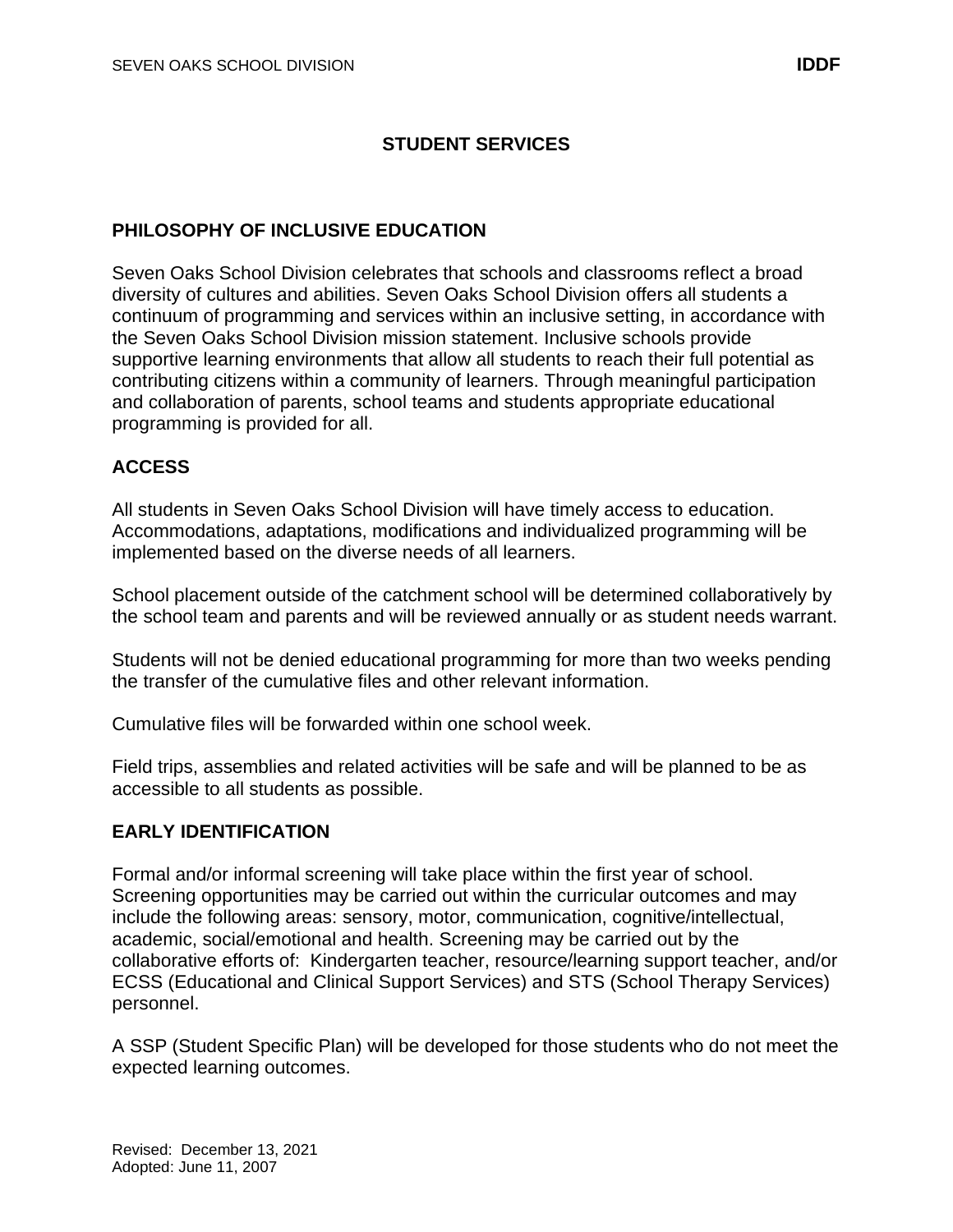# **ASSESSMENT**

Ongoing assessment of all student learning will be reported to parents at regular reporting periods throughout the school year.

Specialized assessment will occur upon the recommendation of the school team, with parental consent or after informal and school-based assessments have been completed and indicate the need for further and more specialized assessment.

Results of assessments will be interpreted to parents (and students when appropriate) in a timely manner. Assessment data will be utilized to assist in developing SSPs and in making programming decisions for students.

# **PLANNING IN EDUCATION**

When a school team has identified that a student has exceptional learning needs that require student-specific outcomes that are additions to, different from or exceed the curricular outcomes, then a student specific planning process will occur.

SSPs will be developed within a collaborative process for all students who require adapted or modified learning outcomes or are eligible for the Modified (M) or Individualized Programming (I) designation in High School. Behaviour Intervention Plans (BIPs) and Individual Transition Plans (ITPs) may be part of a SSP.

Parents and students will have opportunity to participate in the SSP development process.

SSPs will be reviewed, evaluated and revised at least annually.

Teachers of students with exceptional learning needs will be provided with access to professional development/learning opportunities.

### **DISPUTE RESOLUTION**

Schools have open communication with parents of all students. In some situations, differences of opinion may occur. Typically, these differences can be resolved by the people directly involved.

Should disagreement about a student's education occur, parents are directed to communicate first with the appropriate school personnel: the teacher, other in-school personnel and administrators. If further clarification or discussion is required, parents may communicate at the school division level. This may involve divisional staff,